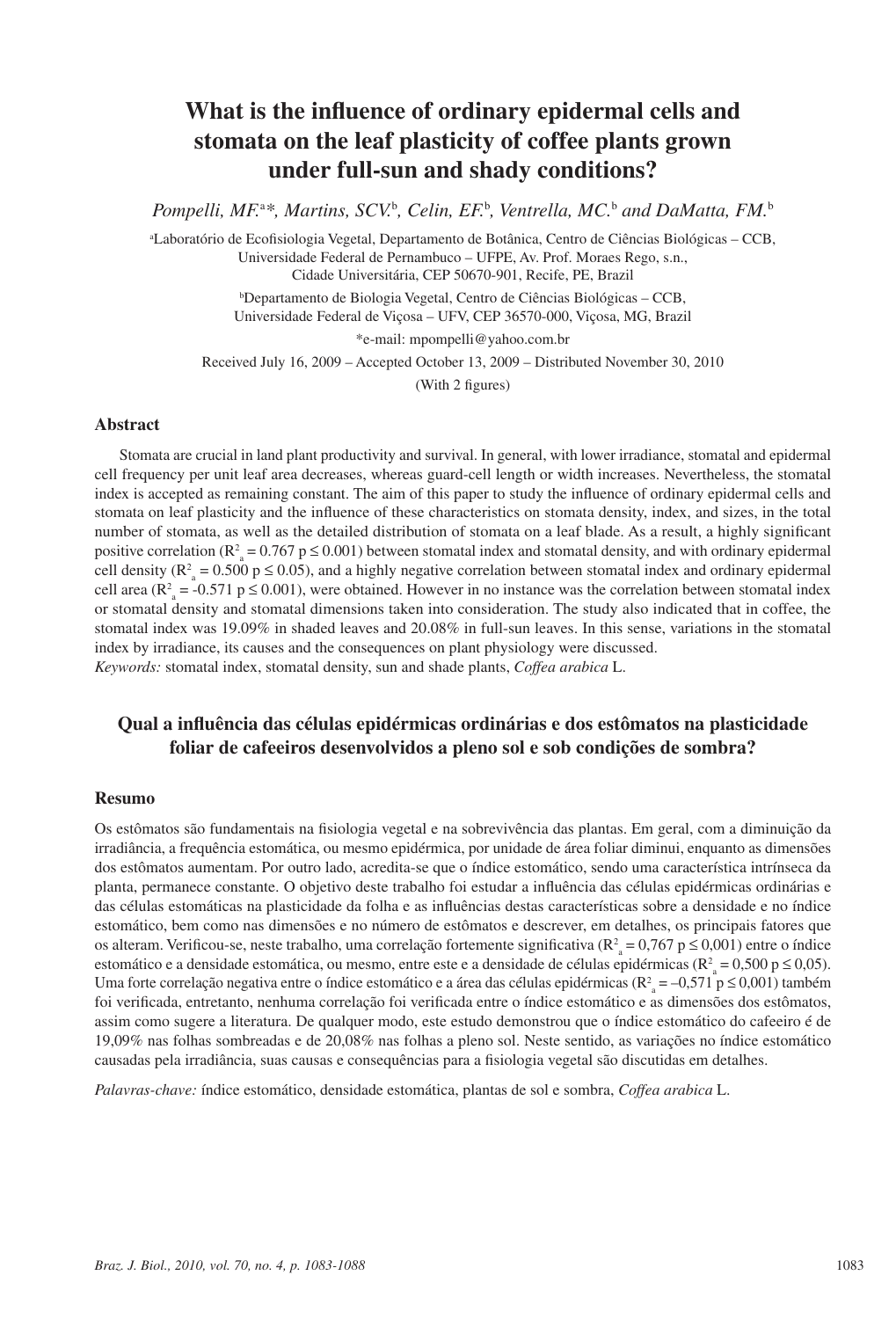#### **1. Introduction**

Light is a prime factor affecting both the growth and distribution of tissues in the whole plant (Fahn, 1990). Photosynthetic irradiance acclimation involves a variety of responses, including changes in leaf anatomical, morphological, biochemical and photosynthetic characteristics. There is a close relationship between leaf characteristics and the mean irradiance leaves are submitted to. Hence, irradiance distribution can be used for predicting spatial variation of leaf properties (Pandey et al., 2003 and references therein). In general, plants develop 'sun' or 'shade' leaves when acclimating to different irradiance levels. The anatomical and physiological differences between sun and shade leaves have been studied extensively. Anatomically, sun leaves have a more developed palisade tissue and a larger mesophyll surface area per unit leaf area (SLA), besides being thicker than shade leaves (Fahn, 1990).

Various types of epidermal cells can be distinguished in different plants: the ordinary epidermal cells, guard cells, subsidiary cells, trichomes and various idioblasts (Dickinson, 2000). Ordinary epidermal cells are basically the cells that lie between the more specialised cells of the epidermis, and they are typically the most numerous and cover the greatest proportion of the plant body (Mauseth, 1988). Guard-cells, together with the opening between then, constitute the stomata. In many plants, ordinary or accessory epidermal cells can be distinguished. These cells differ morphologically from the typical epidermal cells and they constitute two or more cells bordering the guard cells to which they are apparently functionally connected (Fahn, 1990). In this instance, stomata, together with these ordinary epidermal cells, if present, are termed the stomatal complex (Fahn, 1990). The ordinary cells usually develop from sister cells of the mother cells (DeBary, 1877). In plants, stomata play a major role in gas exchange and transpiration. Much information is available regarding both their physiology and the factors that affect the stomatal aperture. The relationship of ABA to closing of the stomata, and the corresponding physiology thereof, has received wide attention. Nevertheless, less consideration has been given to the effects of light on the development of the stomata and other epidermal cells and on stomata density itself.

Among the various stomatal characters, stomatal density (SD) is an important eco-physiological parameter that affects gas exchange and photosynthesis. The response of SD to environmental conditions has been an interesting and enduring question ever since the early observations of Woodward (1987) and others. Changes in several environmental parameters are thought to affect stomatal development. Light intensity (Lake et al., 2001), light quality (Schoch et al., 1980), humidity (Serna and Fenoli, 2000), UV-B radiation (Kakani et al., 2003), drought signals (Franks and Farquhar, 2001), ozone (Warren et al., 2006), atmospheric  $CO_2$  (Woodward, 1998) and elevated CO<sub>2</sub> concentrations (Woodward and Kelly, 1995), have all been shown to affect stomatal density and/or the stomatal

index. Stomatal density is determined by stomatal initiation during ontogenesis and by epidermal cell expansion at a later stage (Salisbury, 1927), although it is not clearly understood how stomatal density is controlled during leaf growth (Bergmann, 2004). It is believed that the stomatal index (SI) does not vary so much as SD, the first being so intrinsic to the species (Salisbury, 1927). However, we question the invariability of SI, since certain studies have shown the opposite (Lake et al., 2001; Liao et al., 2005; Miyazawa et al., 2006; Pandey et al., 2003; Zhao et al., 2006). In this study, we assessed the effect of environmental light on the leaf anatomy and plasticity of coffee plants, and enumerated the interference factors in leaf acclimation, specifically on stomata and epidermal structures.

## **2. Material and Methods**

#### *2.1. Plant material and growth conditions*

The experiments were carried out with coffee plants (*Coffea arabica* L. cv red catuai IAC 44), between November, 2005 and March, 2006, in Viçosa (20º45'S, 42º54'W, 650 m asl) Brazil. Two-month-old seedlings were planted in 12 litre pots containing soil and sand (2:1, v/v). The soil was kept moist through periodic irrigations. The experiments consisted of comparing two groups of plants, the first growing in full-sun, and the second group under shady conditions (ca. 50% of reduction in solar irradiation). Both were irrigated with a full-strength Hoagland solution (Epstein, 1972).

#### *2.2. Morphology measurements*

Four months after planting, the leaf area, leaf number and SLA were measured with a Genius 1200XE scanner (KYE Systems UK Ltd., Croydon, Surrey, UK). Speculate images were analysed by Image-Pro® Plus software (version 4.1, Media Cybernetics, Inc., Silver Spring, USA). Leaves were dried in a hot air oven at 70 ºC at a constant weight. SLA was calculated and expressed as  $m^2$  kg<sup>-1</sup>.

### *2.3. Stomatal density and index, epidermal cell density and size*

A fully expanded fourth leaf from the apex of each plant was sampled for taking stomatal counts. The leaves were fixed and stored as previously described in Melo de Pinna et al. (2002). Five samples of each treatment at the mid-lamina region (areas in the vicinity of large veins were avoided) were treated with chloroform for 2 hours, by shaking, and then rinsed in ethanol 70% and tap water. The fragments were treated in sequence, first with a 10% NaOH solution for 2 hours, also by shaking, and then a 10% NaOCl solution until complete tissue clarification (modified from Johansen, 1940). After rinsing well, the fragments were stained with a 1% crystal violet solution for 48 hours and then rinsed in tap water and ethanol 50% until the complete removal of excess stain. After being dehydrated in a graded ethanol and xilol series, the fragments were mounted on glass slides with a synthetic resin (Permount®). Stomatal counts were done in 20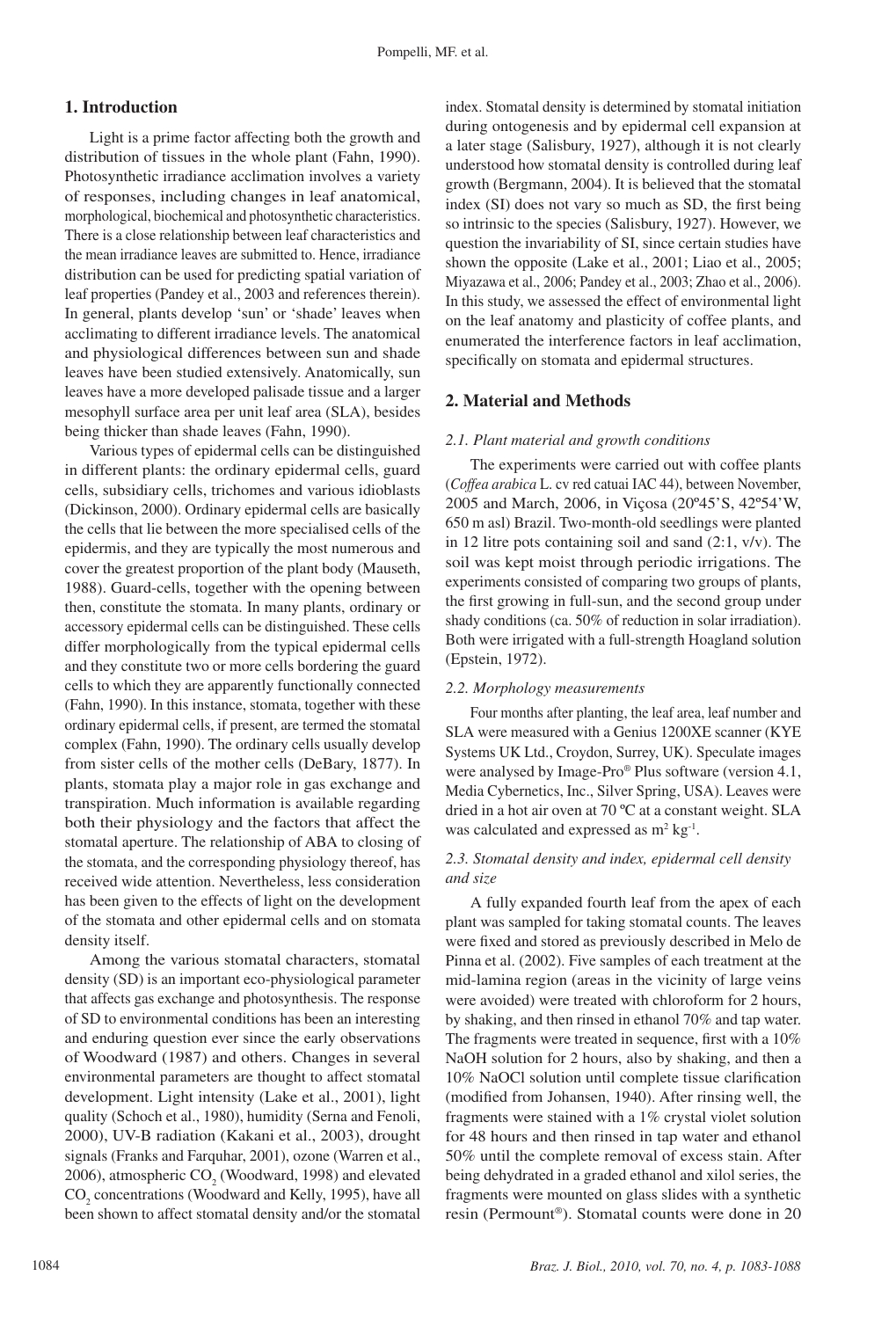randomly chosen microscopic fields from each fragment. Each field consisted of 0.171 mm<sup>2</sup> at 20× magnification. A total of 100 fields were used in defining either the stomatal frequency or index. The number of stomata per field was converted to the number of stomata mm-2. SI was estimated as  $(S/(E + S)) \times 100$ , where S is the number of stomata and E is the number of epidermal cells per unit leaf area (Salisbury, 1927). Stomatal complex areas (SC) were determined by measuring 60 random stomata as shown in Figure 1. The stomatal area (SA) was calculated as  $SA = \pi$  $\times$  (SW/2)  $\times$  (SL/2), where SW and SL are stomatal width and length (Figure 1). Ordinary epidermal cell area (OA) was calculated by the ratio between total fragment area minus stomatal complex area and ordinary epidermal cell number. Ordinary epidermal cell density (OD) was calculated in twenty fields. (Johansen, 1940; Melo de Pinna et al., 2002)



**Figure 1.** Stomatal complexes with stomatal dimensions (width and length) in evidence. Subsidiary cells are marked in grey.

## *2.4. Leaf thickness*

To determine leaf thickness, five fragments fixed in  $FAA<sub>50</sub>$  were included in 2-hydroxyethyl-methacrylate (Leica Microsystems Nussloch, GmbH, Heibelberg, Germany), sectioned at 7 µm and stained with toluidine blue. All measurements were made using a microscope connected to a computer and speculate image analysing program Image Pro® Plus version 4.1 (Media Cybernetics, Inc., Silver Spring, USA).

#### *2.5. Statistical analysis*

Results were analysed by a mixed-model ANOVA and means by the Newman-Keuls test using Statgraphics Plus Version 5.1 (StatPoint, Inc., Herndon, Virginia, USA). Correlation coefficients were calculated by Statistica 7.0 (StatSoft, Inc., Tulsa, Oklahoma, USA).

#### **3. Results**

Individual leaf area (LA), SLA, and OA decreased significantly ( $P \le 0.001$ ) in full-sun plants, whereas SD, OD, and SI increased significantly ( $P \le 0.01$  and  $0.001$ ; Table 1). Stomata characteristics (e.g. stomatal dimensions and area) did not differ significantly in either of the full-sun or shade treatments. The leaves were smaller in full-sun than in the shade plantlets, this difference being connected with the smaller size of ordinary epidermal cells. In the present study, leaves developed under shady conditions presented an individual leaf area of 0.56 dm<sup>2</sup> whereas under full-sun conditions the individual leaf area was 0.41 dm2 , a 37% increase. Similar results were observed for SLA, whereby plants developed under full-sun and shady conditions resulted in 12.35 and 14.66  $m^2$  kg<sup>-1</sup> respectively, an increase of 19%.

Exposure of the plants to different sun conditions, there was a significant ( $P \le 0.01$  and  $0.001$ ) increase in stomatal density, in stomatal index, and ordinary cell density in fullsun compared to shaded plants. On considering these three parameters, the average increases for plants grown under

**Table 1.** Stomatal and ordinary epidermal cell features and leaf parameters in coffee plants grown under full-sun or shady conditions. Means following the superscript \* or \*\* showed significant differences at  $P \le 0.01$  and  $P \le 0.001$ , between shaded and full-sun plants respectively. Means followed by *ns* do not represent significance differences at  $P \ge 0.05$ .

| Leaf and stomatal parameters               | <b>Shaded plants</b>              | <b>Full-sun plants</b>            |
|--------------------------------------------|-----------------------------------|-----------------------------------|
| Individual leaf area $(m2)$                | $0.56 \pm 0.02$ <sup>**</sup>     | $0.41 \pm 0.01$ <sup>**</sup>     |
| Specific leaf area $(m^2 \text{ kg}^{-1})$ | $14.66 \pm 0.30$ <sup>**</sup>    | $12.35 \pm 0.33$ <sup>**</sup>    |
| Stomatal density $(mm2)$                   | $138.84 \pm 4.57$ <sup>**</sup>   | $184.42 \pm 3.59$ <sup>**</sup>   |
| Stomatal index $(\% )$                     | $19.09 \pm 0.28^*$                | $20.08 \pm 0.23$ <sup>*</sup>     |
| Ordinary cell density (mm <sup>2</sup> )   | $587.86 \pm 13.11$ <sup>**</sup>  | $733.65 \pm 7.95$ <sup>**</sup>   |
| Stomatal width $(\mu m)$                   | $26.89 \pm 0.23$ <sup>ns</sup>    | $26.80 \pm 0.18$ <sup>ns</sup>    |
| Stomatal length $(\mu m)$                  | $17.85 \pm 0.16$ <sup>ns</sup>    | $17.79 \pm 0.10$ <sup>ns</sup>    |
| Stomatal area $(\mu m^2)$                  | $377.24 \pm 5.25$ <sup>ns</sup>   | $374.72 \pm 3.81$ <sup>ns</sup>   |
| Stomatal complex area $(\mu m^2)$          | $1137.94 \pm 24.02$ <sup>ns</sup> | $1136.46 \pm 36.14$ <sup>ns</sup> |
| Ordinary cell area $(\mu m^2)$             | $1437.24 \pm 26.75$ **            | $1069.09 \pm 21.79$ **            |
| Leaf thickness $(\mu m)$                   | $252.7 \pm 5.58$ <sup>ns</sup>    | $262.1 \pm 5.83$ <sup>ns</sup>    |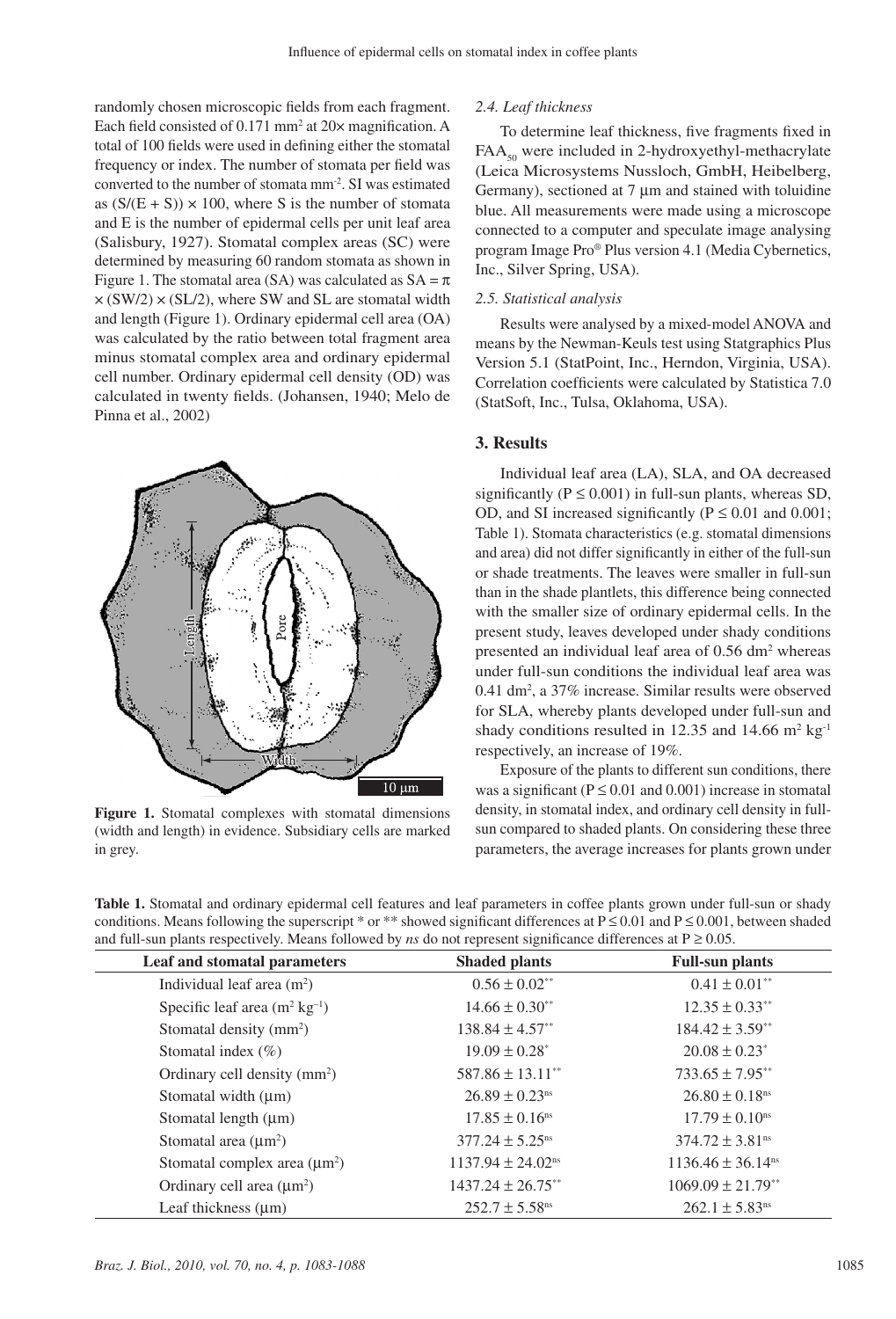full-sun conditions were 25%, 5%, and 20%, respectively (Table 1). The increase in these characteristics was caused by a reduction in ordinary cells area (ca*.* 26%), although there were no modifications in any other stomatal attribute. Differences in individual stomatal size (guard-cell complex including the pore) were not recorded among the treatments. The average number of stomata per mm<sup>2</sup> under full-sun was



**Figure 2.** Epidermis abaxial surfaces in coffee plants grown under a) full-sun or b) shady conditions.

significantly ( $P \le 0.001$ ) higher (184.42) than under shady conditions (138.84) (Table 1). A significantly lower number of stomata per leaf were also evident in full-sun plantlets, probably due to the smaller size of individual leaves. The epidermis structure in full-sun or shade plants is presented in Figure 2. The differences in SD and SI were a result of greater extension in ordinary epidermal dimensions than in stomatal dimensions. From correlation studies among stomatal parameters (Table 2), it was evident that there was a significant ( $P \le 0.05$  and  $0.001$ ) positive correlation of stomatal density with the stomatal index ( $\mathbb{R}^2$ <sup>2</sup> = 0.767), and ordinary cell density ( $\mathbb{R}^2$ <sub>a</sub> = 0.937), whereas a negative correlation was observed with the stomatal area ( $R_a^2$  = -0.956). As regards the stomatal index, results were similar to those observed with stomatal density with a significant  $(P \le 0.05)$  positive correlation with ordinary cell density  $(R<sup>2</sup><sub>a</sub> = 0.500)$ , and a slight negative correlation with leaf area  $(R<sup>2</sup><sub>a</sub> = -0.423)$  and ordinary cell area  $(R<sup>2</sup><sub>a</sub> = -0.571)$ . In this work, no correlation was observed in SD or SI with stomatal dimension.

#### **4. Discussion**

The fundamental purpose of leaves is harvesting light. Under full-sun conditions, the photosynthetic capacity per unit leaf area increases, this resulting in increased thickness in leaves, accompanied by the production of an additional layer of palisade cells. Nevertheless, in the present study the effect of light conditions on mesophyll thickness was not observed (Table 1), contrary to what was previously reported for the Coffea genus (Fahl et al., 1994), but in accordance to Rahim and Fordham (1991) in garlic, and Onwueme and Johnston (2000) in Tannia, sweet potato, yam, cassava and taro. This difference might be due to intra-specific genetic makeup. It is generally assumed that shade leaves are thin and large, having a lower SD than that found in sun-exposed leaves (Fahn, 1990). In the present work plants grown under full-sun conditions, show

**Table 2.** Coefficients of correlations  $(\mathbb{R}^2)$  between stomatal and ordinary cell features in coffee plants (*Coffea arabica*) grown under full-sun or shady conditions.  $SI =$  stomatal index,  $LA =$  leaf area,  $SLA =$  specific leaf area,  $SD =$  stomatal density, OD = ordinary cell density, SL = stomatal length, SW = stomatal width, SA = stomatal area, SC = stomatal complex area, OA = ordinary cell area, LT = leaf thickness. Values followed by \*, \*\*, and \*\*\*, represent significance differences at P ≤ 0.05, P ≤ 0.01, and P ≤ 0.001. Means followed by *ns* do not represent significance differences at P ≥ 0.05.

| $1 \ge 0.05$ , $1 \le 0.01$ , and $1 \le 0.001$ . Means followed by hs do not represent significance differences at $1 \le 0.05$ . |                          |    |                                  |                   |                         |                        |                       |                        |                        |                        |                        |  |
|------------------------------------------------------------------------------------------------------------------------------------|--------------------------|----|----------------------------------|-------------------|-------------------------|------------------------|-----------------------|------------------------|------------------------|------------------------|------------------------|--|
|                                                                                                                                    | <b>SI</b>                | LA | <b>SLA</b>                       | <b>SD</b>         | <b>OD</b>               | <b>SL</b>              | <b>SW</b>             | <b>SA</b>              | <b>SC</b>              | <b>OA</b>              | LT                     |  |
| SI                                                                                                                                 |                          |    | $-$ -0.423* -0.018 <sup>ns</sup> | $0.767***$        | $0.500*$                | $0.179$ <sup>ns</sup>  | $0.344^{ns}$          | 0.318 <sup>ns</sup>    | $0.090$ <sup>ns</sup>  | $-0.571***$            | $-0.236$ <sup>ns</sup> |  |
| LA.                                                                                                                                | $\hspace{0.1mm}$         |    | $0.315^{ns}$                     |                   | $-0.736***$ $-0.769***$ | 0.033 <sup>ns</sup>    | $-0.398*$             | $-0.223$ <sup>ns</sup> | $0.273^{ns}$           | $0.744***$             | $-0.162$ <sup>ns</sup> |  |
| $SLA -$                                                                                                                            |                          |    |                                  | $-0.415*$         | $-0.548**$              | $-0.203ns$             | $0.171$ <sup>ns</sup> | $-0.010$ <sup>ns</sup> | $-0.130$ <sup>ns</sup> | $0.538**$              | $-0.399$ <sup>ns</sup> |  |
| $SD =$                                                                                                                             |                          |    |                                  | $\qquad \qquad =$ | $0.937*$                | $0.035^{ns}$           | $0.221$ <sup>ns</sup> | $0.149^{ns}$           | $-0.027$ <sup>ns</sup> | $-0.956***$            | $0.029$ <sup>ns</sup>  |  |
| OD.                                                                                                                                |                          |    |                                  |                   |                         | $-0.041$ <sup>ns</sup> | $0.115^{ns}$          | 0.038 <sup>ns</sup>    | $-0.086$ <sup>ns</sup> | $-0.987***$            | $0.181$ <sup>ns</sup>  |  |
| SL.                                                                                                                                |                          |    |                                  |                   |                         |                        | 0.300 <sup>ns</sup>   | $0.799***$             | 0.309 <sup>ns</sup>    | $-0.007$ <sup>ns</sup> | $-0.217$ <sup>ns</sup> |  |
| <b>SW</b>                                                                                                                          | $\overline{\phantom{a}}$ |    |                                  |                   |                         |                        |                       | $0.813***$             | $-0.326$ <sup>ns</sup> | $-0.086$ <sup>ns</sup> | $-0.340$ <sup>ns</sup> |  |
| <b>SA</b>                                                                                                                          |                          |    |                                  |                   |                         |                        |                       |                        | $-0.019$ <sup>ns</sup> | $-0.049$ <sup>ns</sup> | $-0.343$ <sup>ns</sup> |  |
| <sub>SC</sub>                                                                                                                      |                          |    |                                  |                   |                         |                        |                       |                        |                        | $-0.043$ <sup>ns</sup> | $-0.020$ <sup>ns</sup> |  |
| OA.                                                                                                                                |                          |    |                                  |                   |                         |                        |                       |                        |                        |                        | $-0.160$ <sup>ns</sup> |  |
| LТ                                                                                                                                 |                          |    |                                  |                   |                         |                        |                       |                        |                        |                        |                        |  |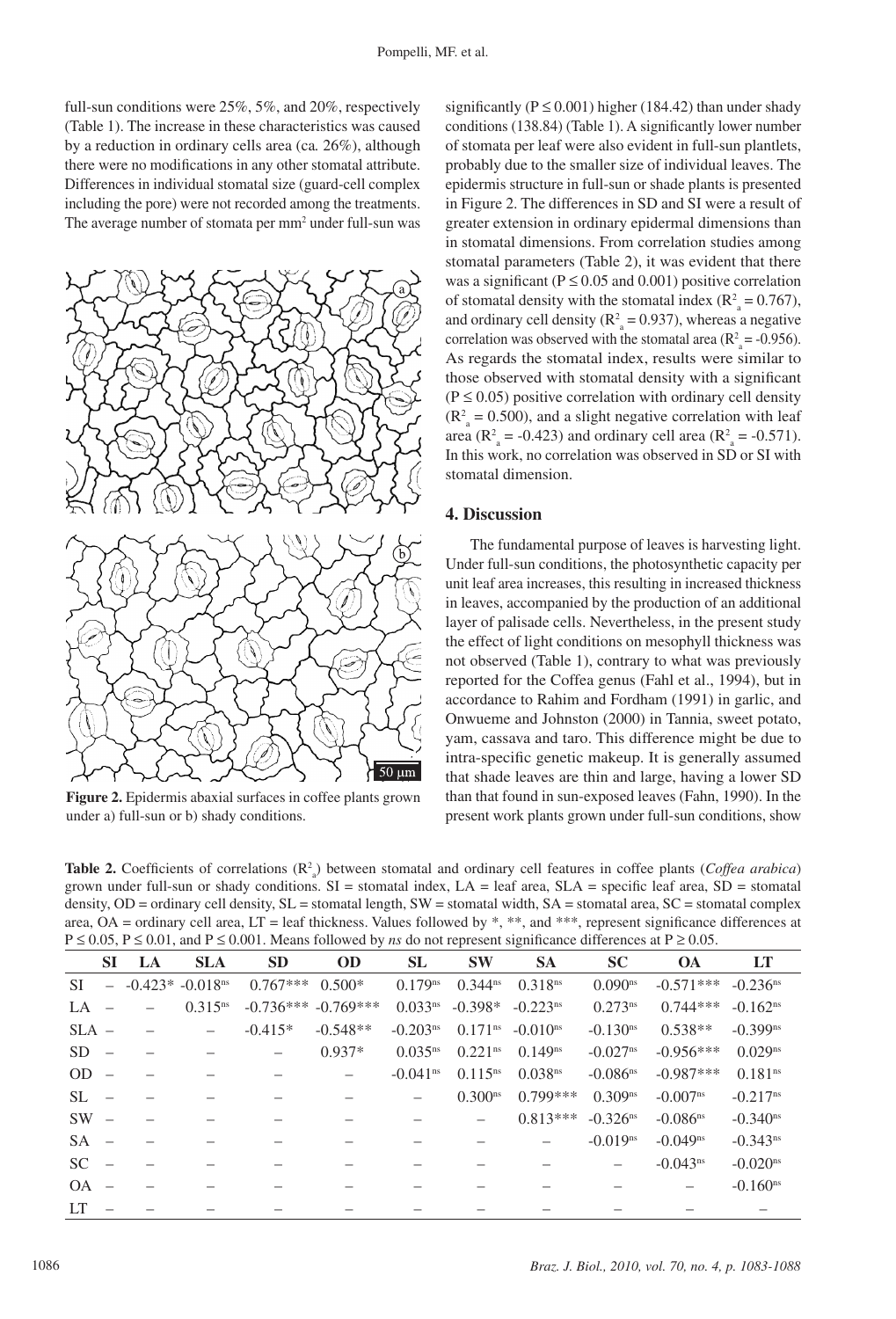a reduction in leaf size through diminishing cell growth, more evident in ordinary epidermal cells than the guard-cells encompassing stomatal complexes. This had been reported previously in *Betula pendula* (Eichelmann et al., 2004) and *Populus tremuloides* (Riikonen et al., 2008).

Both stomatal density and index generally decrease with diminishing light intensity (Pallardy and Kozlowski, 1979). The effect of light conditions on the stomatal density and index is one of the most intensively studied environmental controls in stomatal development (Woodward, 1998; Woodward and Kelly, 1995). According to Miyazawa et al. (2006), the shading of leaves brings about a significant reduction in the epidermal cell density. It is believed that the increase in stomatal and epidermal cell densities must be due to an increase in stomatal initiation, as well as epidermal cell divisions, during the early stages of leaf growth. Nevertheless, the size of the stomata (including the guard-cell and pore), besides guard-cell length and width, do not change at all, as was also observed in *Xanthosoma sagittijolium, Manihot esculenta* and *Dioscorea esculenta*  (Onwueme and Johnston, 2000). This suggests that stomatal differentiation is regulated by another physiological mechanism than that which determines epidermal cell division and/or expansion. As a result of this complex interaction between cell growth and differentiation, fullsun conditions induced an increase in SI in small leaves. Apart from the reduced SD and SI, no changes were found in stomatal characteristics under any of the sun conditions. Salisbury (1927) drew attention to changes in stomatal frequency due to a number of environmental factors affecting growth, and proposed eliminating cellsize from measurement criteria, introducing instead his 'stomatal index'. According to Salisbury, the stomatal index is fairly constant for a particular species. However this is inconsistent with the findings from the present study.

Changes in SI in plants submitted to different light regimes is well documented (Miyazawa et al., 2006; Royer, 2001), although, information on the cause is absent. In this study, it is shown that shading promotes an increased in ordinary cell-area (35%) and a reduction in density (20%). Table 2, show a significant ( $P \le 0.05$ ) positive correlation of SI with OD ( $\mathbb{R}^2$  = 0.500), whereas, on the other hand, a negative correlation ( $P \le 0.001$ ) was observed with OA  $(R<sup>2</sup><sub>a</sub> = -0.571)$ . Notwithstanding, SD or SI did not correlate with any of the stomatal characteristics studied in this work (Table 2), which is in disagreement with previous studies where SD changes were reflected in guard-cell dimensions (Ceulemans et al., 1995; Liao et al., 2005; Rahim and Fordham, 1991). Stomatal density changed to a higher degree through shading than did SI. The rise in leaf expansion was accompanied by a drop in SD, without any alteration in guard-cell dimensions, but with significant alterations in those of ordinary cells. In the present work, it is shown that the plasticity of ordinary epidermal cells is high, contrary to the guard-cells. This suggests that stomata differentiation is regulated by a different physiological

mechanism than that observed in ordinary epidermal cells, i.e. plasticity is different in the development of guard-cells and other epidermal cells.

Concentration of  $CO_2$  in the substomatal cavity of photosynthesising  $C_3$  leaves is lower than in the air. Furthermore,  $CO_2$  diffuses into the leaf along the gradient in  $CO<sub>2</sub>$  concentration. Stomatal density is an important ecophysiological parameter that affects gas exchange, stomatal conductance  $(g_s)$  and instantaneous water use efficiency (WUE<sub>i</sub>). Therefore, if plants show long-term anatomical leaf adjustments to different sun levels, WUE. could be altered by stomatal density and/or dimensions (Ceulemans et al., 1995). The increase in SI or SD could lead to a rise in  $CO_2$  flow into leaves, although the higher  $g<sub>s</sub>$ , as a result of higher evaporative demand in long shoot leaves, probably counteracts this effect to some extent (Riikonen et al., 2008). However, Paoletti and Gellini (1993) suggested that the main factor reducing  $g_s$  and improving WUE<sub>i</sub> is not the alteration in stomatal density or stomatal pore-area, but a reduction in the stomatal opening. In agreement with Miyazawa et al. (2006), there was but a low correlation of both net photosynthesis and transpiration with the stomatal index, although a distinct one with  $g_s$ . An increase in SI or SD promote a lowering in overall stomatal resistance  $(1/g_s)$  which compensates for the increase in resistance to  $CO<sub>2</sub>$  flow into the mesophyll (Liao et al., 2005; Miyazawa et al., 2006; Radoglou and Jarvis, 1990; Woodward, 1998). In this sense, an increase in SD or SI, coupled with the increased availability of light in full-sun leaves, can promote photosynthesis, although the increase in WUE<sub>i</sub> (Bergmann, 2004; Waggoner and Zelitch, 1965; Woodward, 1987; Zhao et al., 2006), would mean a possible rise in the production of dry matter – e.g. Cinnamomum camphora (Zhao et al., 2006) and Triticum aestivum (Liao et al., 2005).

#### **5. Conclusion**

In the present work, it was shown that shading affects both stomatal density and stomatal index, although to a lesser extent in the latter. These different alterations in the SD and SI make the latter a more applicable tool in taxonomic inferences, whereas the former is more adequate in indicating morphological plasticity in those leaves subjected to different light regimes. As seen in this study, variations in SD and SI can be attributed to differences in plasticity of the ordinary epidermal cells, and not to guard-cells, as previously reported.

## **6. Abbreviation List**

Abscisic acid (ABA); formaldehyde : acetic acid : ethanol (5:5:90 v/v) (FAA); instantaneous water use efficiency (WUE<sub>i</sub>); ordinary epidermal cell area (OA); ordinary epidermal cell density (OD); specific leaf area (SLA); stomatal area (SA); stomatal complexes areas (SC); stomatal conductance  $(g_s)$ ; stomatal density (SD); stomatal index (SI); stomatal resistance  $(1/g_s)$